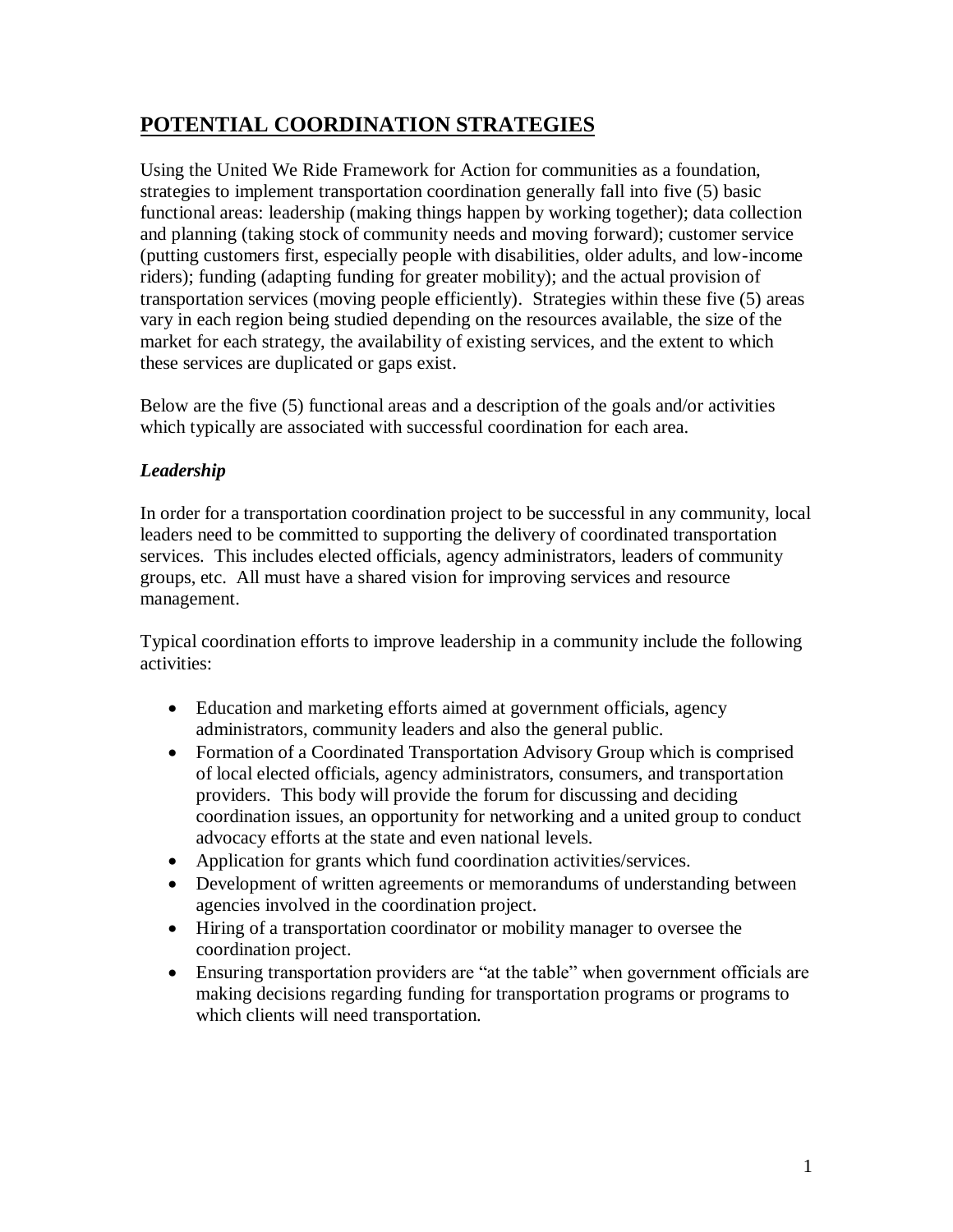### *Data Collection and Planning*

The gathering of data on vehicles, existing services, number of trips provided, number of employees, etc. is an essential element in the transportation coordination planning process. Existing conditions must be known so that planning on how drivers, dispatchers, vehicles and services can be brokered, shared and/or consolidated can move forward. The real "nitty-gritty" of coordination (planning on and figuring out how to work together) begins after existing conditions data is gathered and analyzed.

Typical coordination efforts to address data collection and planning include the following:

- Designation of a lead agency to head the data collection and planning processes.
- Incorporation of local planners (city, county, MPO) into the transportation coordination planning process.
- Utilization of the Coordinated Transportation Advisory Group/Committee to gather detailed data on existing vehicles, employees, services, technology, facilities, etc.
- Preparing and updating a coordinated transportation plan or strategic plan.
- Monitoring of successful completion of strategies in coordinated transportation plan.
- Members of the Transportation Advisory Group/Committee serve on other planning committees for local government and local social service agencies to ensure transportation coordination is a consideration in the planning process.
- Regular reporting to community leaders by representatives of the coordination project on coordination benefits and successes.

## *Customer Service*

Coordination projects should ensure that consumers, especially people with disabilities, older adults, and low-income persons, have a convenient and accessible means of accessing information and transportation services. Consumers should play a vital role in evaluating coordinated transportation services and identifying unmet needs in the community.

Typical strategies used by coordination projects in the area of customer service to ensure consumer access to information and transportation services include the following:

- Creating a "one stop" type of information center where consumers can obtain information about coordinated services. This could be in the form of a website, a central call number for transportation providers, or an existing "one stop" social service agency office.
- Use of a mobility manager who is the central point of contact for consumers who need information and services and the providers who operate the services.
- Development of coordination system information in accessible formats Braille, large print, audiotape, website, etc.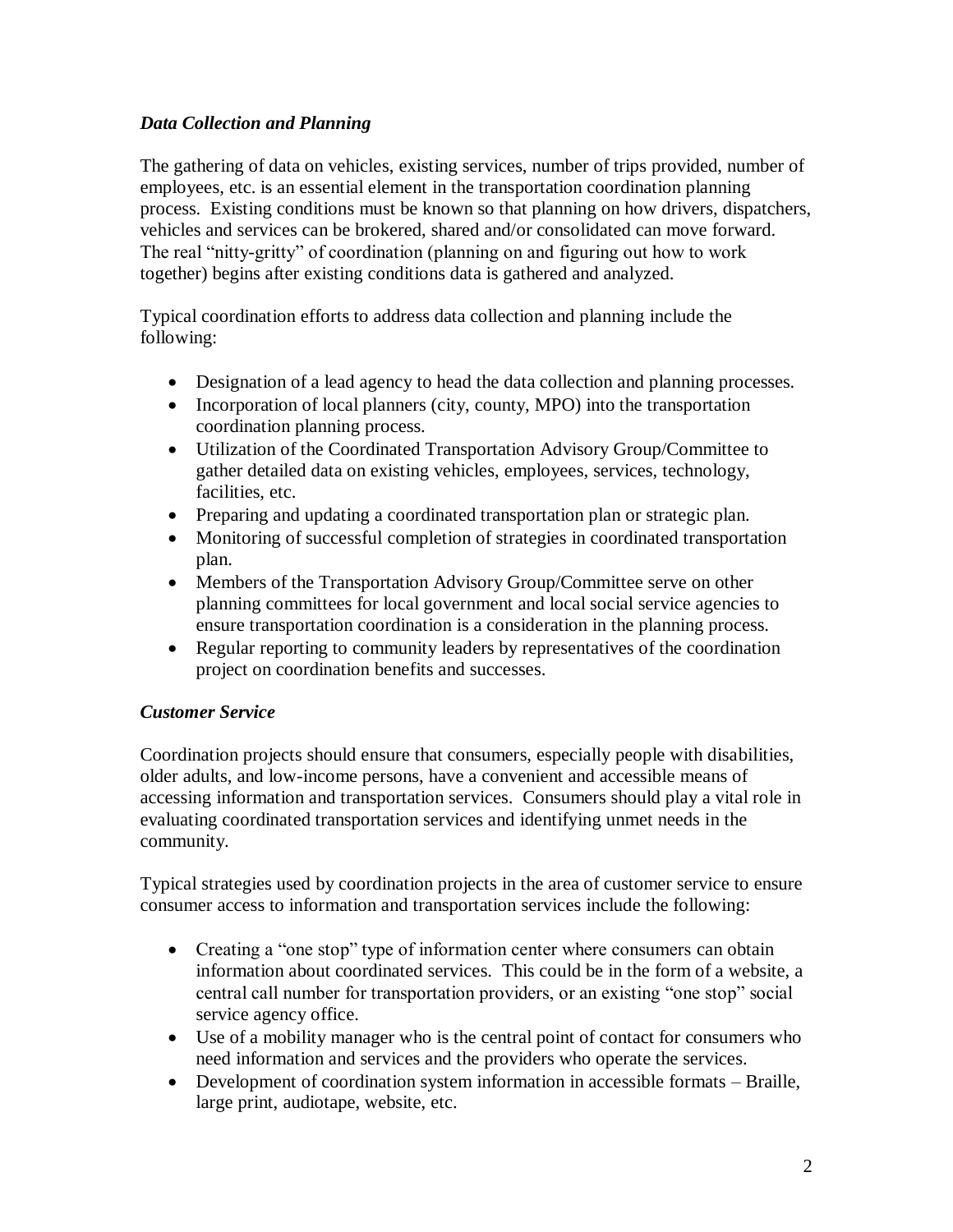- Use of technology such as a dispatching software system or an interactive website to make reserving a trip or accessing information as easy as possible for the consumer and also making the coordination of trips easy for the coordination project providers.
- There is some form of consumer education program to assist consumers with accessing and riding coordinated and public transportation services.
- Coordination of fare payment systems to make switching from one service provider to another as "painless" as possible for the consumer.
- Representation of consumers/consumer groups on the Coordinated Transportation Advisory Group/Committee.
- Creation of a suggestion and complaint procedure regarding the services of the coordinated transportation system. This could be a procedure for each individual provider or a procedure established for the whole project through a central point of contact.
- Development of a marketing program to promote the coordinated transportation services available to consumers and how to use them.
- Standardization of policies and procedures as much as possible to ensure consistency for consumers among coordination project providers. These standard policies and procedures could include the following:
	- Fare policies
	- No-shows
	- Cancellations
	- Accident/incident procedures
	- Vehicle evacuation procedures
	- Seatbelts
	- Car seats
	- Inclement weather
	- Passenger behavior
	- Bags, packages/parcels on board
	- ADA-related policies wheelchair assistance, oxygen transport, riding on lifts, service animals, etc.

## *Funding*

Funding is one of the most important considerations when planning a coordinated transportation system. Without it, services cannot be operated and vehicles and equipment cannot be purchased. There could also be regulations attached to the receipt of funding which may restrict or hinder coordination.

However, with the recent increased focus on transportation coordination at the state and federal levels, regulations are changing to allow coordination (sharing of trips and vehicles, etc.) between different agencies/funding sources and local coordination projects across the country are developing innovative ways to combine local, state and federal funds to provide transportation services.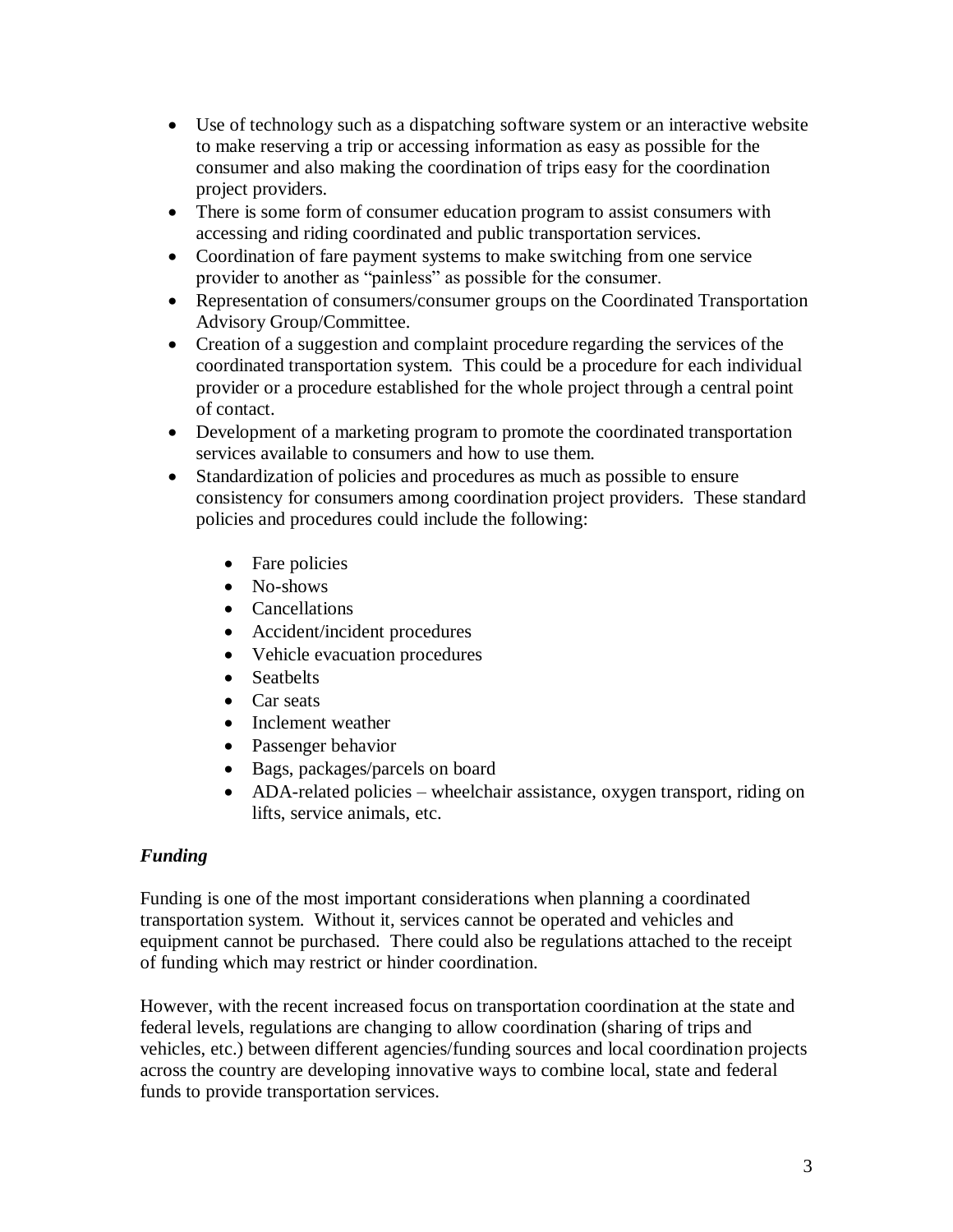General examples of coordination efforts related to funding include the following:

- Creation of common financial and operating data definitions so that information can be shared among participating agencies – ability to compare "apples to apples".
- Creation of a unified billing system among participating agencies based on a common agreed upon unit and price – per hour, per trip, per mile, etc.
- Creation of a common reporting system so that information on coordination project accomplishments can be collected for grant reporting purposes and reporting to local officials.
- Application for additional grants which support coordination activities.

### *Transportation Services*

Transportation coordination involves creating a seamless transportation network for consumers with multiple providers and modes. That network must also be operationally and organizationally sound for the transportation providers.

The transportation services area deals with putting service "on the street" and the support services necessary to accomplish this. In this area, discussions will focus on sharing trips, providing additional services, vehicles, drivers, dispatchers, mechanics and facilities.

Typical strategies employed by coordination project participants in the area of transportation services are the following:

- Creation of a brokerage system a central "clearinghouse" for consumers to schedule trips with various providers – non-profit agencies, public transit systems, private taxi companies, wheelchair van services, etc.
- Coordination of essential support services for transportation providers dispatching, maintenance, information technology, etc.
- Joint purchasing and/or leasing of facilities and equipment.
- Development of a centralized dispatch system so that agencies and mobility managers can easily schedule trips for clients with coordination project providers.
- Establishment of pick-up locations which can be used by any transportation provider which are safe and accessible and preferably out of the elements.
- Sharing of trips by multiple agency clients and general public riders, especially for long distance and out-of-state travel.
- Coordination/standardization of driver training and driver/mechanic hiring requirements. In this regard, if agencies need to share drivers or mechanics, everyone will have the same basic qualifications and training. This also ensures a minimum level of quality service and maintenance throughout the entire region.

A suggested list of required training is as follows: